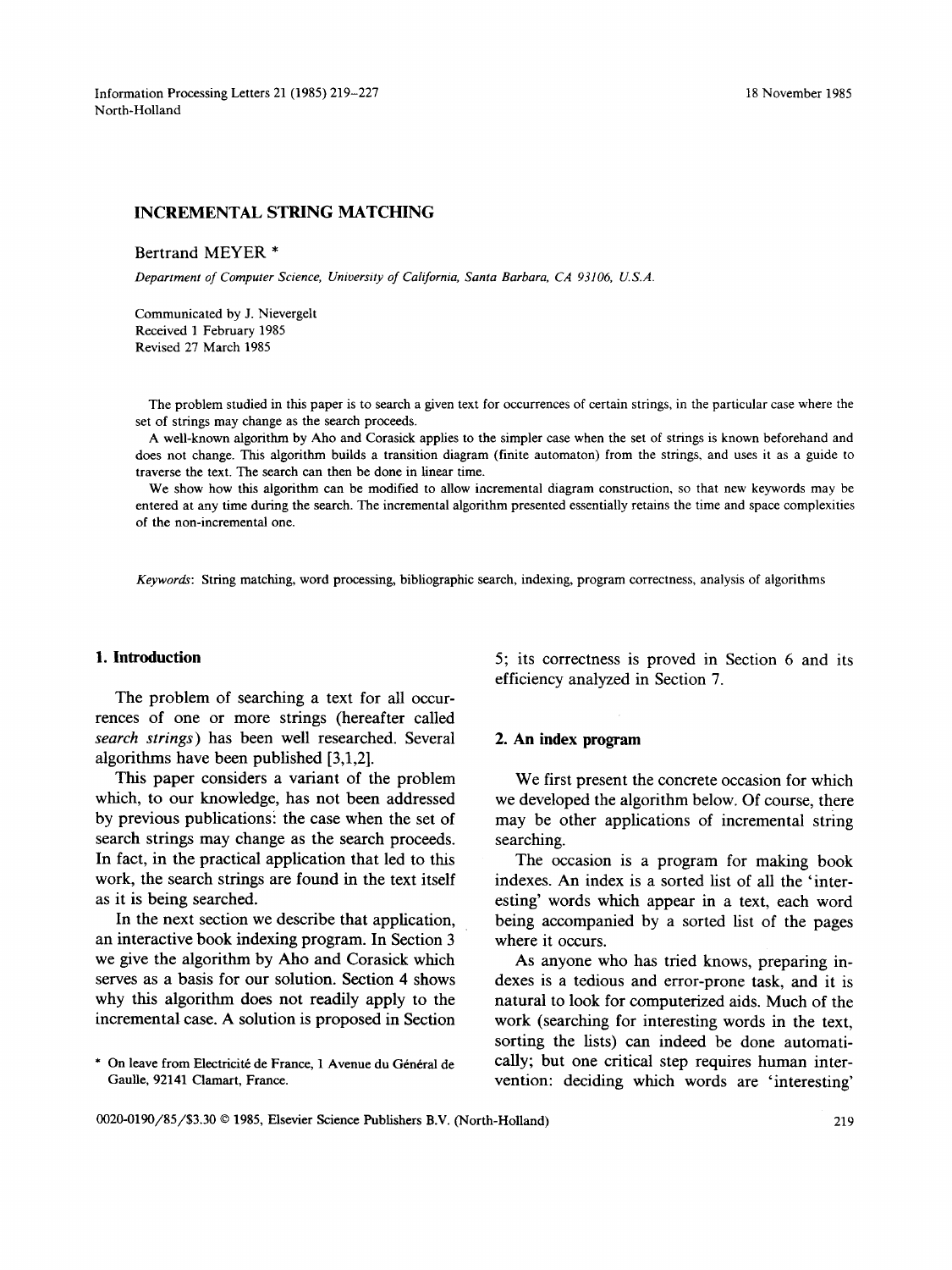and which are not. We call the person who will make this decision the *indexer,* the best indexer is usually the author.

The best place to look for 'interesting' words is of course the text itself, which we assume to be available as a computer file. Our indexing program thus has a phase called the *collector* which presents the indexer with the text and asks him to select words for indexing.

The collector is an interactive program. It displays the text one screen at a time; each word appearing on a screen belongs to one of the following three categories:

- 'rejected' words, which the indexer has already designated as not interesting,
- 'retained' words, which the indexer has designated as interesting (these words appear underlined on the screen as the collector is being executed),
- 'undecided' words, whose fate has not yet been sealed (these appear highlighted).

Thus, whenever a screenfull of text is displayed, the indexer must choose to either reject or retain each 'undecided' word on the screen. This decision process is the essential object of the collector.

From the program point of view, then, what the collector must do is to search each successive portion of text for occurrences of words belonging to the union of the 'rejected' and 'retained' sets. Both these sets change as new words are being classified by the indexer: thus, the string searching method must allow for incremental construction of the set of search strings.

#### **3. A non-incremental algorithm**

A very efficient algorithm by Aho and Corasick [1] applies to the case when there is more than one search string. The principle of this algorithm is that one first builds a 'transition diagram' from the set of search strings, and then traverses the text using this diagram as a guide. Thus, in the standard algorithm all search strings must be known at the outset.

Since our algorithm is based on a modification of Aho and Corasick's, we shall first present the key aspects of theirs. Our presentation is slightly different from the one in their original paper; it is close to the one we gave in [4].

#### *3.1. Data structures*

Aho and Corasick's algorithm uses three data structures as internal representation of a search string set: a tree T, called 'goto function' in [1] (it is in fact a trie); an 'output table' O; and a 'failure function' F. Together, these three structures constitute what may be termed the 'transition diagram' associated with the search string set. We describe them in turn.

*3.1.1. The tree* 

The branches of the tree T are labeled by characters. Tree T is associated in a natural way with the set of search strings: for example, the search string set  $\{A, CAN, AN\}$  may yield the tree of Fig. 1.

An important property of this tree is that each node has an associated character string. For example, in the above tree, node 0 is associated with the empty string, node 3 with string CA, etc. From now on, *we will not make the distinction between a node and the associated string;* for example, we say that string AN is a suffix of node 4 (that is, of the associated string CAN), or that string CAT does not appear in the above tree (that is, no node of the tree is associated with this string).

If CC is the character set and the nodes are numbered from 0 to N, i.e., we define

type  $\text{None} = 0.N;$ 

then the tree may be represented as a two-dimensional array

T : array[NODE, C] of NODE;



Fig. 1. A string matching tree.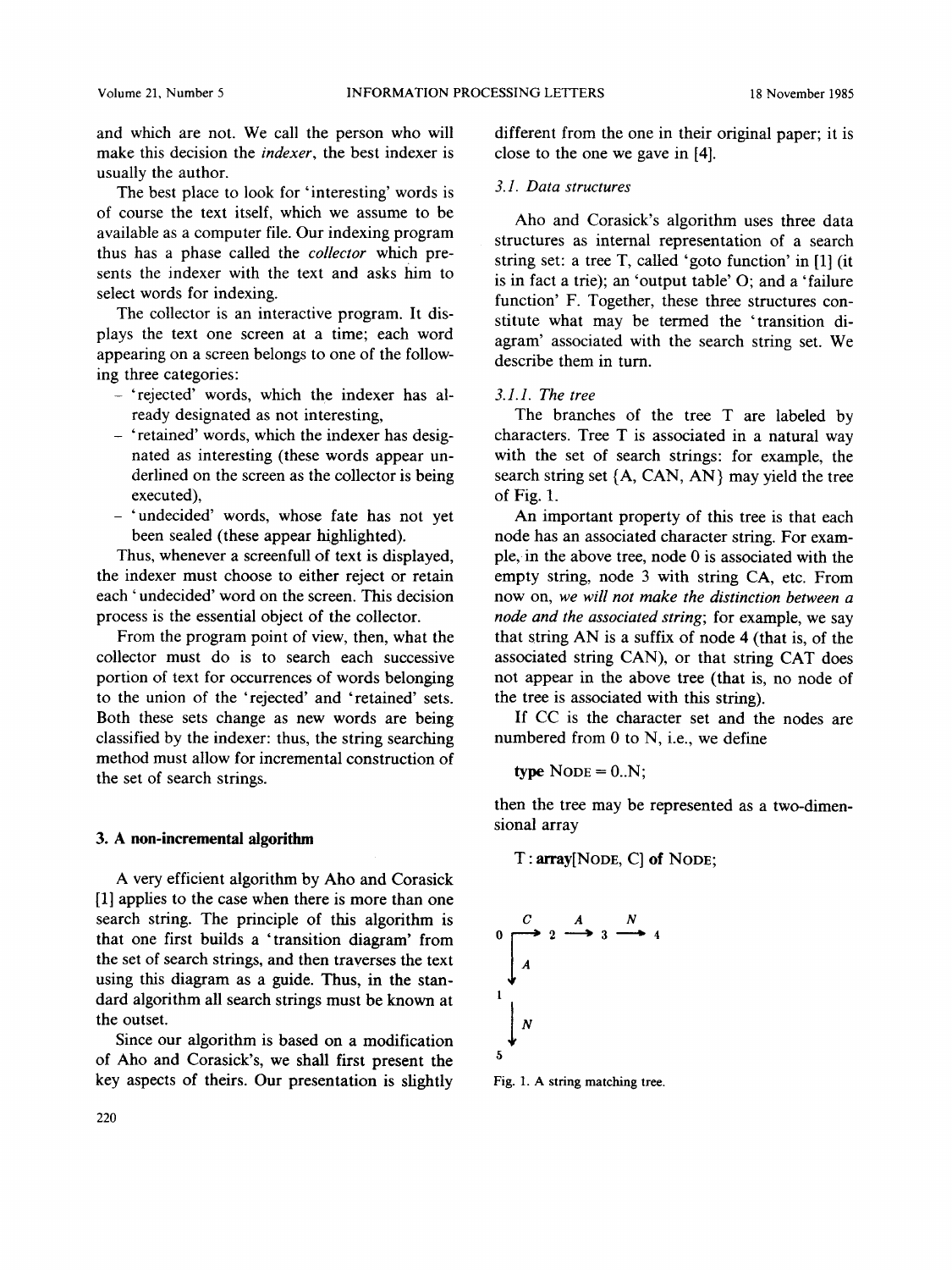where the child of node n through branch labeled c is T[n, c]. By convention, the root is numbered 0 and  $T[n, c]$  is 0 if there is no branch leading from node n with label c. We will not distinguish between the tree and the associated array; note that, in practice, the array will usually be sparse, requiring a suitable implementation (hashed, linked etc.).

### *3.1.2. The output table*

For any node n, the output set of n, written  $O[n]$ , is the set of suffixes of n which are search strings (we shall carefully distinguish between the *suffixes* of a string, which include the string itself, and its *proper suffixes,* which do not). In Fig. 2, corresponding to the search string set (A, CAN, AN}, the output sets (some of which are empty) have been written next to the corresponding nodes.

### *3.1.3. The failure function*

The failure function F is defined on all nodes



Fig. 2. A completed transition diagram.

except the root. For such a node n, F[n] is the longest proper suffix of n that appears in tree T. F[n] may be node 0, the root (i.e., the empty string). It is important to note that the inverse of F is a tree spanning T, with node 0 as its root.

The dashed lines in Fig. 2 represent the failure function for the search string set  $\{A, CAN, AN\}$ .

#### *3.2. The string searching algorithm*

Assuming a transition diagram consisting of the above three data structures has been constructed, the string searching algorithm is a simple traversal of the text, guided by the transition diagram:

```
procedure Recognize (text: in STRING) 
      --Search text for strings represented by T, O, and F. 
      n : NODE; 
begin 
      n := 0; \qquad -Start \text{ at the root}for c in text loop --Examine next character 
            while n \neq 0 and T[n, c] = 0 loop --Find worthy successor node
                 n := F[n]end while; 
           n := T[n, c];
            Report all strings in O[n] as occurring at this point of the text 
      end for 
end procedure Recognize
```
This algorithm clearly makes one T transition per character of the text. It is proved in [1] that the number of F transitions is at most  $\ell$ , the length of the text. Thus, the time complexity of the searching algorithm is  $O(\ell)$ .

# *3. 3. Constructing the transition diagram*

To execute the above algorithm, the three data structures T, O, and F must have been built from the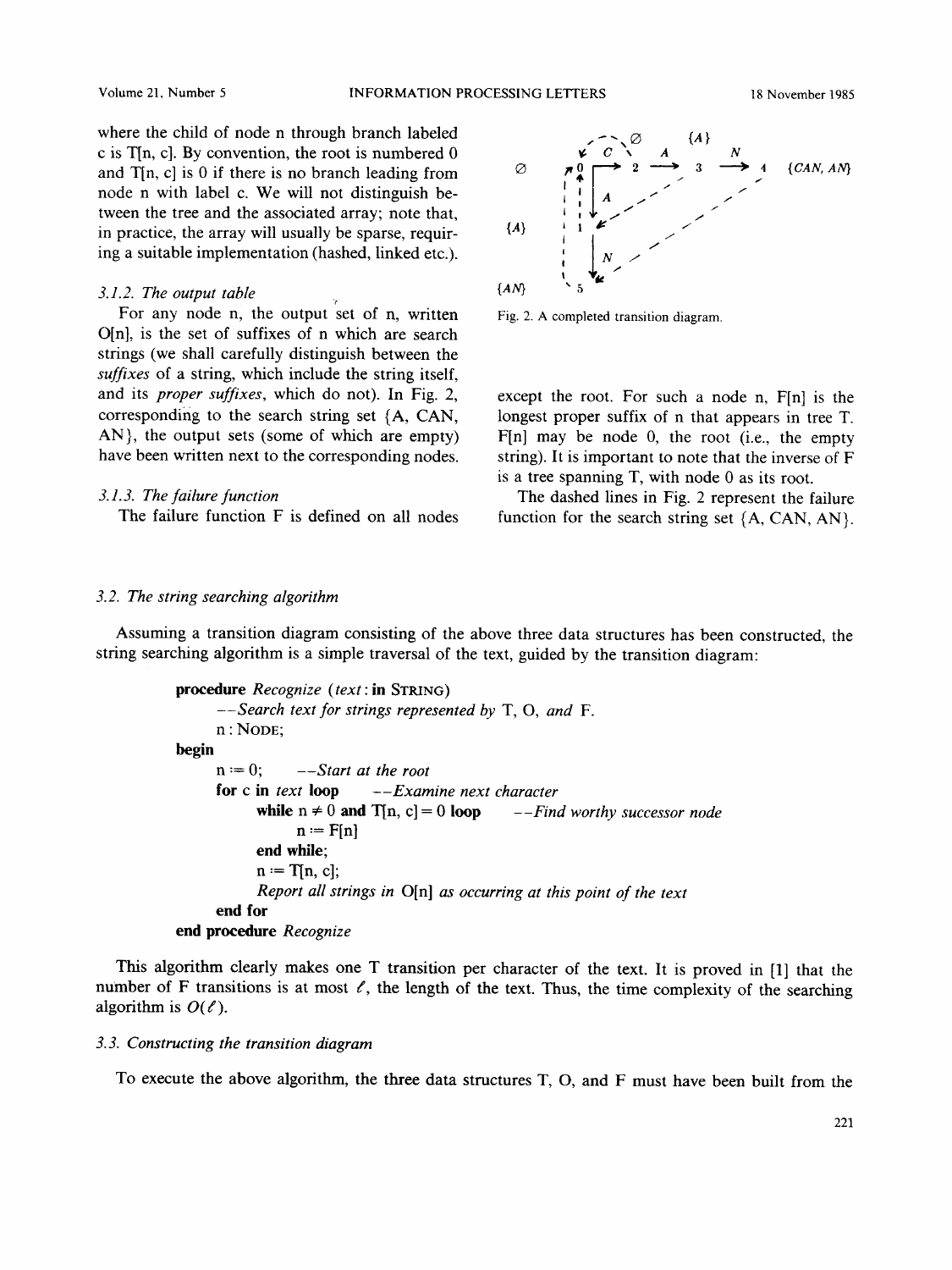search string set S. This is done in two steps:

*Build\_ tree ; Build\_failure* 

The first step builds T and initializes O; the second builds F and completes O.

We describe these two steps below. We assume that the data structures T, O, and F are global to all the procedures given and have been properly dimensioned (an upper bound for N is *lsum,* the sum of the lengths of the search strings) and initialized (all values of T and F to zero, all values of O to the empty set).

*3.4. Constructing the tree* 

The first step may be done as follows:

```
procedure Build_tree; 
     last "= 0; --Number of the last entered node 
     for s in S loop --enter search string s into tree 
           Enter_ in_ tree (s); 
     end for 
end procedure Build_ tree
```
where *Enter\_ in \_tree(local* to *Build\_tree)* is given below.

```
procedure Enter_ in _ tree (s : in STRING); 
          --Enter new search string s into tree T. 
     n, n': \text{None};begin 
     n := 0; \qquad --Start \at{not}for c in s loop --Examine next character 
           n' := T[n, c];if n' = 0 then ---Create new nodelast := last + 1; n' := last;Enter_child(n, n', c) 
           end if; 
           n := n'end for; 
     Enter_output(n, s) 
end procedure Enter_ in_ tree
```
The auxiliary procedures *Enter\_child and Enter\_output* each consist of a simple assignment; the only reason for pulling them out of the body of *Enter\_in \_tree* is to ease adaptation to the 'incremental' case later.

> **procedure** *Enter\_child(n,* n' : **in** NODE; C : **in** CHARACTER); *--Add to the tree a branch from n to n' labeled c.*  **begin**  $T[n, c] := n'$ **end procedure** *Enter\_ child;*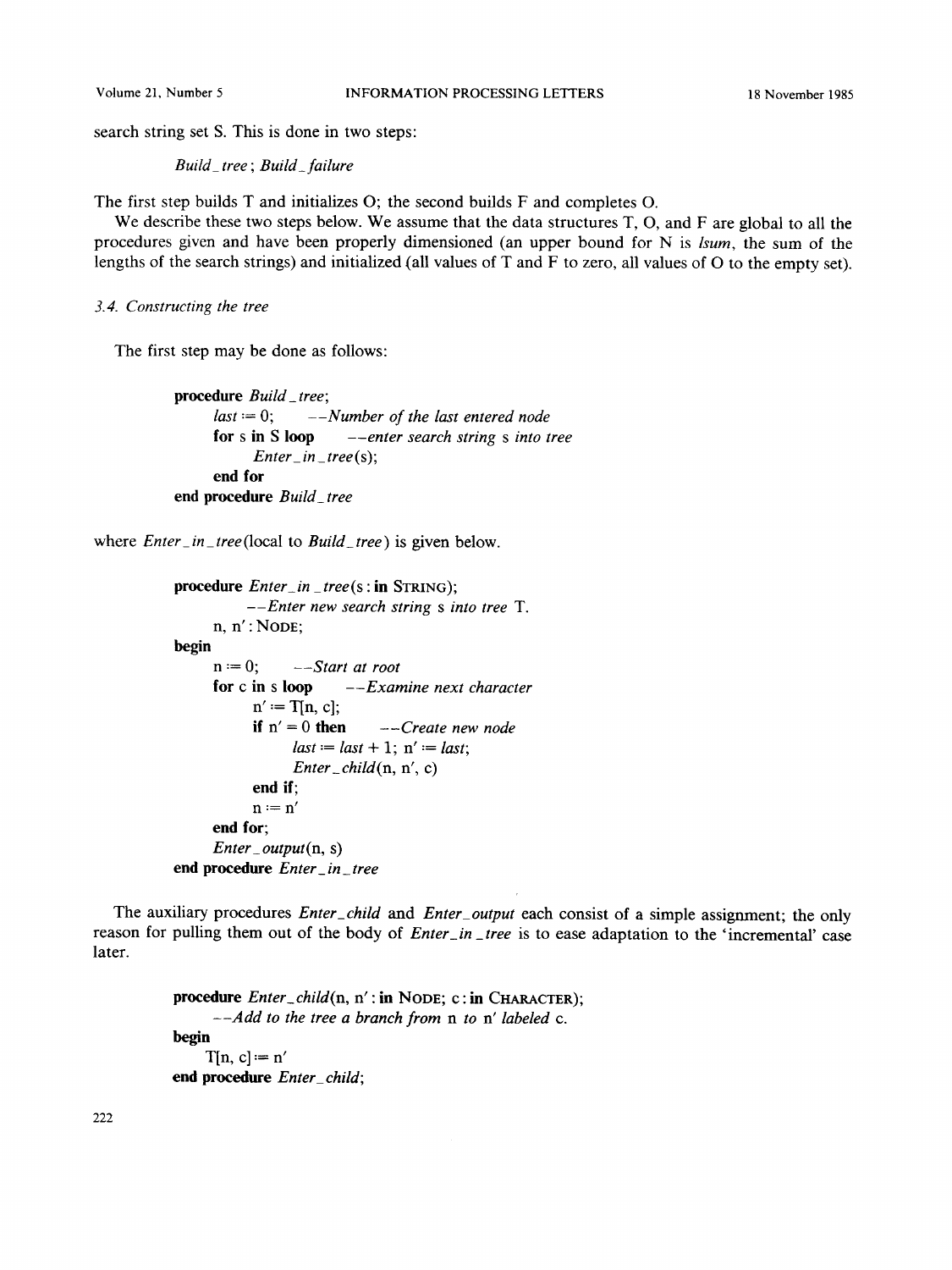```
Procedure Enter_output(n : in NODE; S : in STRING); 
          --Define the output set of n as consisting of the sole string s. 
begin 
     O[n] := \{s\}end procedure Enter_ output
```
# *3. 5. Constructing the failure function*

For any node n other than the root, **let** *lps(n)* be the longest proper suffix of n which appears in the tree. To complete the transition diagram, procedure *Build failure* must set F[n] to *lps(n)* for every non-root node n, and complete O[n] accordingly.

To do this, the *Build\_failure* algorithm uses a loop that considers **all** nodes of T in order of increasing length of the associated strings (i.e., first the root, then its children, then their children etc.).

```
procedure Build_failure; 
     Precondition : T is a tree associated with the given string set 
     Postcondition: For all nodes i \neq 0, F[i] = lps(i)Bu--Build the failure function F corresponding to T.
begin 
     for n in NODE in order of increasing length loop --Compute F for the children of n 
           --loop invariant 
                  --For any child i of a node previously considered, F[i] = lps(i) 
           --end invariant 
           for c in CC such that T[n, c] \neq 0 loop
                 Complete_failure(n, c); --ComputeF[T[n, c]] 
           end for 
     end for 
end procedure Build_failure
```
with *Complete\_failure* defined as follows:

```
procedure Complete_failure(n : in NODE; C : in CHARACTER); 
      -Precondition: For any i \neq 0 which is either n or a shorter node, F[i] = lps(i)--Compute FIT[n, c]]. 
     n', m, m': NODE;
begin 
     n' := T[n, c]; m := n;
     repeat 
     m := F[m]--loop invariant 
                 --m is a proper suffix of n, 
                 --and for any proper suffix p of n longer than m in the tree, T[p, c] = 0
           --end invariant 
           until m = 0 or T[m, c] \neq 0end repeat; 
     m' := T[m, c];F[n'] := m';
     O[n'] := O[n'] \cup O[m']end procedure Complete_failure
```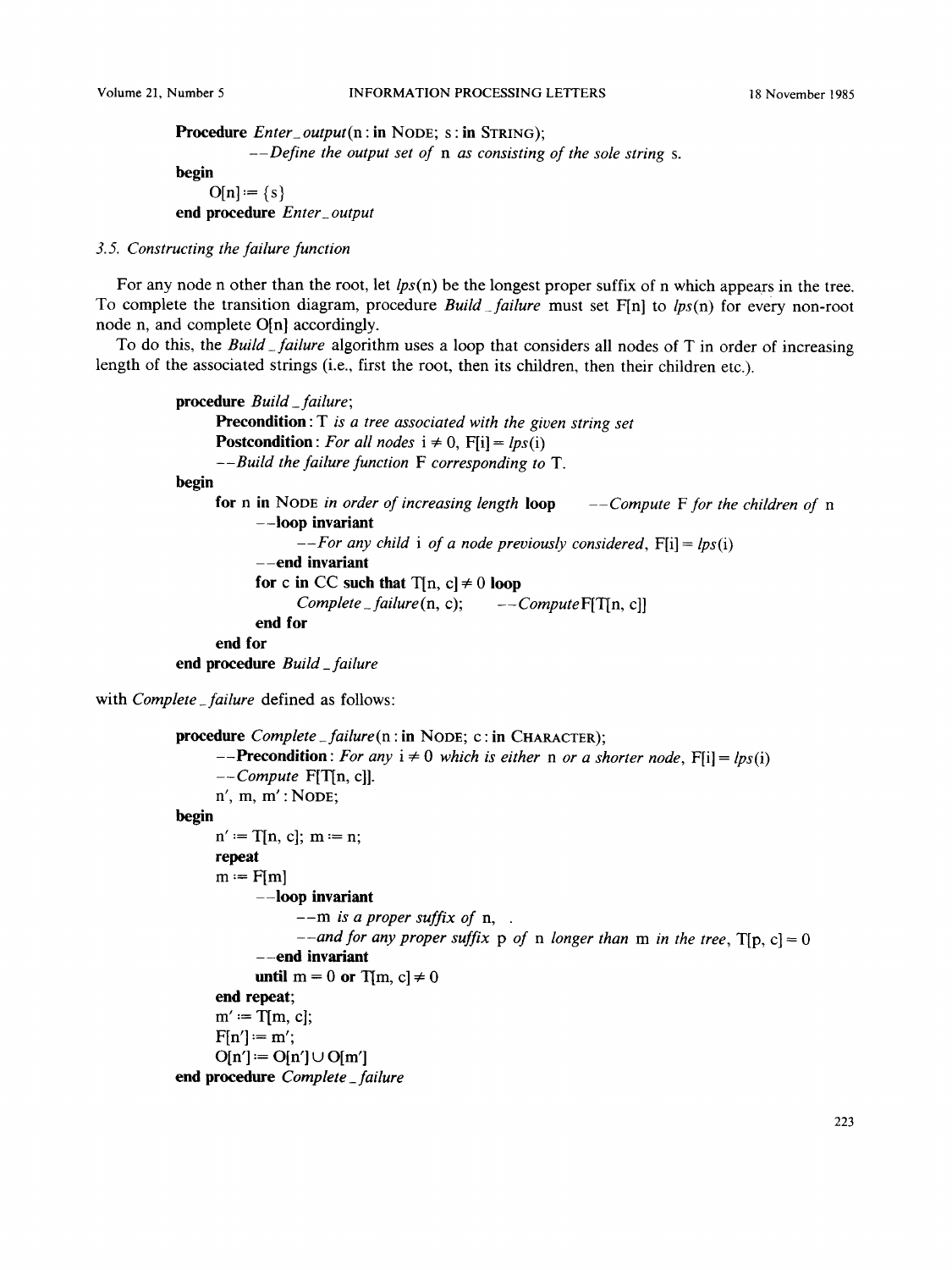(Note that the invariant of a repeat.., until loop is written at the end of the loop body since it may not be satisfied until after the first iteration.)

The correctness of *Build failure* will follow from the loop invariant of that procedure since any node but the root is a child of another.

To show that this invariant is indeed preserved by the loop body, assume that  $n \neq 0$  and that  $F(i) = lps(i)$  for all nodes i considered before n. We have to show that, for any child n' of n, say  $n' = T[n, c]$ , execution of *Complete* \_ failure(n, c) results in  $F[n'] = lps(n')$ .

Using the notation xy for the concatenation of x and y (where x is a string and y is a string or a single character), we have  $n' = nc$ . Thus, the longest proper suffix of n' in the tree is either  $m' = mc$ , where m is the longest proper suffix of n in the tree such that  $T[m, c]$  is not 0, or 0 if there is no such m.

Now the list of all proper suffixes of n which appear in the tree is precisely, in order of decreasing length, the list of nodes examined successively by *Complete\_failure,* namely F[n], F[F[n]], F[F[F[n]]], etc. This is a direct consequence of the inductive assumption: since n is not the root, n is the child of a previously considered node: thus, F[n] is the longest proper suffix of n in T.

It is essential for this correctness argument that the set of nodes be explored in order of increasing length. This can be ensured in three different ways:

- -The above *Build\_tree* algorithm may be modified so that the number assigned to any node is smaller than the number assigned to nodes on the following level in the tree. To do this, *Build\_tree* should consider successive character positions in all search strings rather than successive search strings (that is, the order of the embedded loops in *BuiM\_tree*  should be reversed). Then, the loop in *Build\_ failure* will just consider nodes in order from 0 to N. This is the solution presented in [4].
- Another solution is to add a topological sort step between *Build\_tree* and *Build\_failure* which will renumber the nodes according to the rule stated above.
- The solution given in [1] uses a FIFO queue of nodes in *Build \_failure* to make sure that

 $-\pi$ 

nodes are processed in order of increasing levels, without imposing a special node numbering.

## *3.6. Efficiency*

It is shown in [1] that construction of the complete transition diagram, as given above, takes no more than *O(lsum)* time and space, where *lsum* is the sum of the lengths of the search strings.

### **4. The problem with incremental construction**

Let us now assume that instead of being all known beforehand, the search strings become available as the search proceeds.

There is no particular problem with the construction of the tree; we can execute *Enter\_in\_ tree(s)* as each new string comes along. The real difficulty is associated with the failure function (and with the associated 'completion' of the output table).

From a practical point of view, it should be noted that the failure function is only useful when some search strings may be proper suffixes of others. Referring to the book indexing application mentioned in Section 2, this will not occur if all index entries correspond to *words,* always enclosed in delimiters in the text. If such is the case, the *Build\_ tree* procedure as given above is sufficient, and one may apply Aho and Corasick's method without a failure function. In many cases, however, one needs to have *phrases* as well as single words in index entries, so that a search string may be the proper suffix of another; for example, an index to the present paper might include entries for both strings *suffix and proper suffix.* If such is the case, one must find a way to build the F function incrementally, as new search strings are entered into T.

Now, when a new node  $n' = T[n, c]$  is entered, one must compute F[n']; this in itself raises no difficulty since the longest proper suffix of n' in the tree must be of the form T[m, c] for some proper suffix m of n, and we may assume inductively as before that all proper suffixes of n are accessible through F. But this is not the whole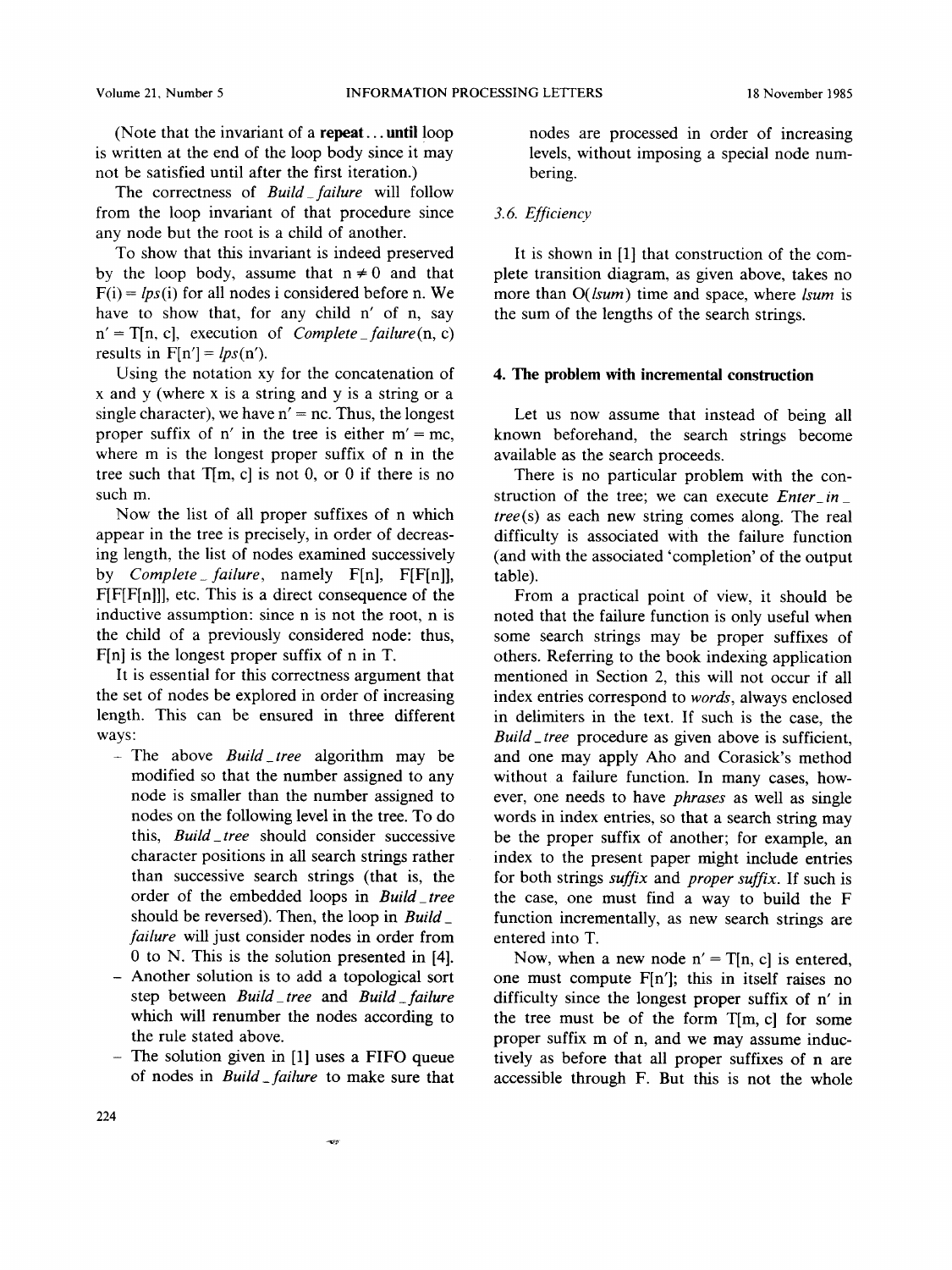

Fig. 3. Node insertion.

story: when adding n' we may also have to update the failure value of *existing* nodes.

Fig. 3 illustrates the problem. The dashed lines represent the current value of the failure function. Assume we initially had the two search strings A and CAN and we add AN, corresponding to the transition represented by the double arrow. Then, F[4] must be updated to point to the new node 5.

The next section presents a solution to this problem.

## **5. The incremental algorithm**

When a new node  $n' = T[n, c]$  is entered, the value of  $F[x']$  must be changed for some existing node x' if and only if n' is the longest proper suffix of the string associated with x'. This may only be the case if  $x' = T[x, c]$  for a node x such that  $n \in F^+[x]$ , where <sup>+</sup> denotes (nonreflexive) transitive closure.

Thus, to be able to find all the nodes whose F value needs to be updated, we must keep a record IF of the inverse function of F. Note that F is single-valued but IF may be multi-valued. As indicated in Section 3.1.3, IF is a tree.

If we have access to IF, then to enter a new search string we use the procedure *Enter in \_tree* as given in Section 3.4. We only need to change procedures *Enter\_ output* and *Enter\_child.* Both now have a slightly different specification and become recursive, as follows. We assume that IF, as the other data structures, is properly initialized: IF[n] should be initially empty for all nodes n.

```
procedure Enter_output(n : in NODE; S : in STRING); 
      --Add s to the output set of any node which has n as a suffix. 
begin 
      O[n] := O[n] \cup \{s\};for x in IF[n] loop Enter_output(x, s) end for;
end procedure Enter_ output; 
procedure Enter_child(n, n': in NODE; c: in CHARACTER);
      --Add branch from n to n' labeled c; 
      --update failure and inverse functions to account for the insertion of n'. 
begin 
      T[n, c] := n';Complete _ failure (n, c); 
      IF[Fn'] := IF[Fn'] \cup \{n'\};Complete_inverse(n, n', c); 
                                       --Compitte F[n'] 
                                       -- Update IF for m' = F[n']--Compute IF[n'] and change to n' the corresponding 
                                         values of F
```

```
end procedure Enter_ child
```
Procedure *Complete\_failure* is as before (Section 3.5). Procedure *Complete\_inverse* finds all nodes which will 'fail to' a new node and is defined as follows: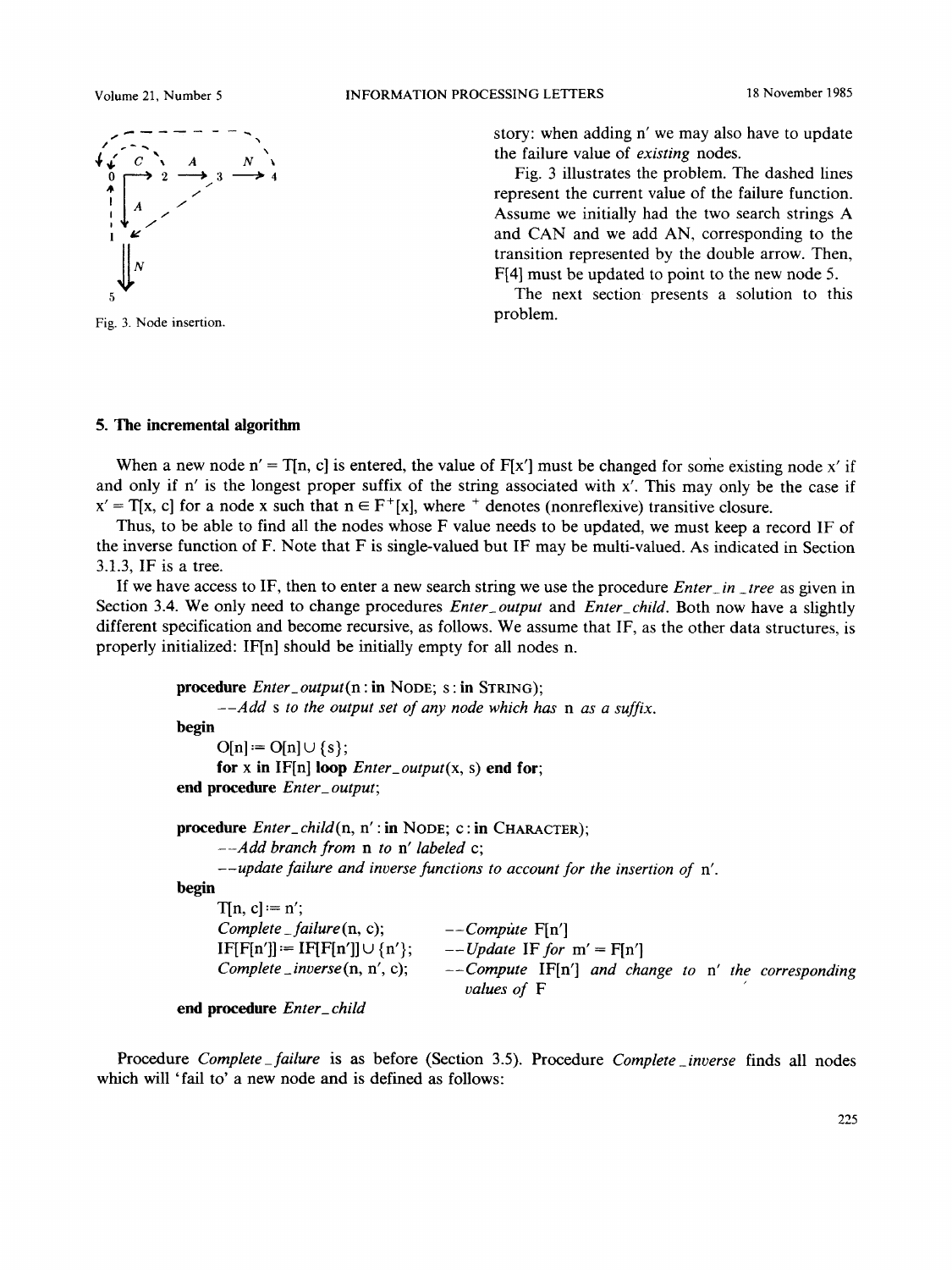**procedure** *Complete\_inverse(y,* n':in NODE; c:in CHARACTER); **--Recursive Precondition:** n' *is a suffix of* yc  $-$ *-and*  $T[\beta n, c] = 0$  *for any proper suffic*  $\beta n$  *of*  $\gamma$  *in the tree* (where  $n' = nc$ )  $-$ *-Record* n' as new failure value for all x' such that  $y = lps(x')$  $x, x': \text{None:}$ **begin for x in IF[y] loop**   $-{\{y = lps(x)\}}$ **if**  $T[x, c] \neq 0$  **then**  $x' := T[x, c];$ **else**  --[yc *is a proper suffix of* x'; *thus so is* n'} *--Remove previous failure value of* x'; *install new one.*   $IF[F[x']] = IF[F[x']] - {x'}; \t -- Set difference$  $F[x'] := n'$ ;  $IF[n'] := IF[n'] \cup \{x'\};$ *--Try recursively with nodes having x as proper suffix Complete\_inverse(x,* n', c); **end if end for end procedure** *Complete inverse* 

## **6. Correctness**

To prove the correctness of the above incremental algorithm, we first note that termination of the two recursive calls follows from the fact that IF is a tree, and that the changes brought to T and O when a new search string is inserted are the same ones that Aho and Corasick's algorithm would have performed. Thus, we concentrate on the partial correctness of the modifications to F and IF.

It suffices to prove that an execution of *Enter\_in\_ tree* as given above leaves the following two properties of the transition diagram invariant:

- (INV) IF is the inverse of F.
- $-$  (SUFF) For any node  $x \neq 0$ ,  $F[x] = lps(x)$ (that is,  $F[x]$  is the longest proper suffix of x in the tree).

Property (INV) is trivially invariant since any modification to F in *Enter\_in \_tree* is accompanied by the corresponding modification to IF and conversely.

To show that property (SUFF) is invariant, we study in what way function *lps* changes when  $n' = T[n, c]$  is inserted and check that F follows suit. There may be two reasons for change:

(1) The definition of *lps* has to be extended for n' in accordance with (SUFF); the call to *Com-* *plete\_failure* takes care of this case.

(2) The value of *lps[y']* for some previously existing nodes y' may now become n'. These nodes are those which have n', i.e., nc, as a proper suffix, and have no longer proper suffix in the tree.

Assuming inductively that (SUFF) was satisfied before the insertion, any such y' is of the form anc (see Fig. 4), such that no node of the form  $\beta$ nc, where  $\beta$  is a proper suffix of  $\alpha$ , exists in the tree.

Thus,  $y' = T[y, c]$ , where  $y = \alpha n$ . As expressed by the 'recursive precondition' to procedure *Complete\_inverse,* the required y nodes are exactly those which are considered (in order of increasing length) by the successive recursive calls to that procedure, starting with  $y = n$ .



Fig. 4. Strings and suffixes.